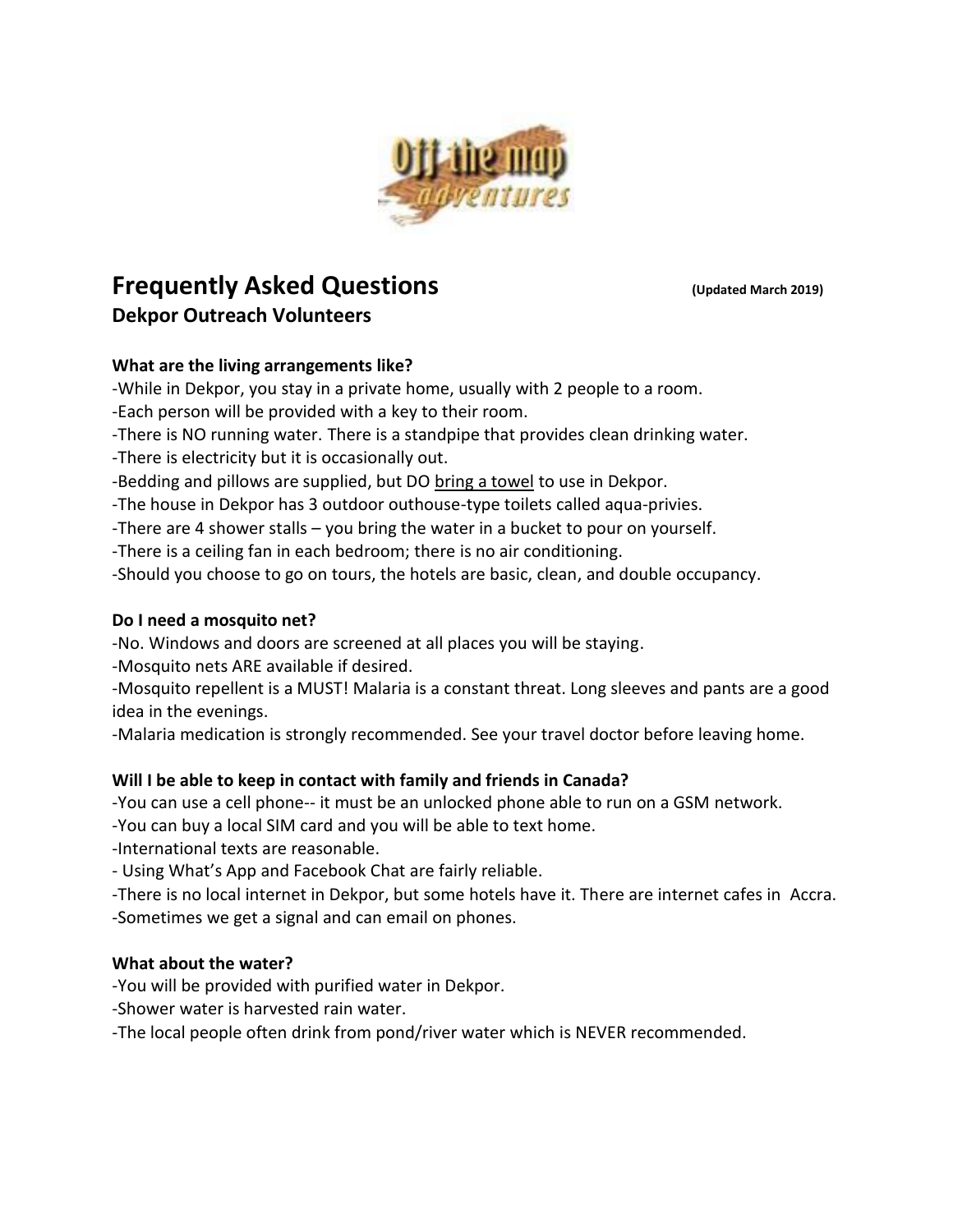### **Tell me about the food.**

- A lot of food is vegetarian due to lack of refrigeration.

- Lots of varied dumpling-type food is served with a slightly spicy stew.

-Rice is served often as Dekpor is a rice-growing community.

-There is fresh tropical fruit.

-Local food provides less meat protein than the typical North American diet.

-Desserts are rarely served in Ghana – you may want to bring your favourite sweets.

-Coffee is instant; again, feel free to bring some of your own.

-Very severe allergies could be difficult to manage in Ghana since medical care is not the same as North American standards and when eating at restaurants it's hard to control the ingredients.

## **What sort of clothes should I bring?**

-Very light-weight cotton is best – it can be hot (35 degrees).

-People in the village are conservative and it's important to be respectful of their customs. No cropped tops/belly tops that expose the midriff. No low cut tops. No short skirts, shorts, or dresses. (Mid-thigh is the absolute shortest.)

-Long sleeves and pants are a good idea in the evenings to help deter mosquitoes.

-Most people wear sandals or flip flops. You need flip flops for the shower.

-If you choose to tour the animal preserve tour in Mole Park, closed-toe shoes are REQUIRED to walk in the park.

# **Should I bring my laptop?**

-Sure!

# **How do I make the best use of the weight/luggage going there?**

-There is a lot of medical supplies, clothing, teaching supplies, and other materials just waiting for someone to take to Ghana!

-It is highly unlikely you would need your full suitcase allotment (typically two 50-pound suitcases) for your travel in Ghana, so please let us know how much extra space/weight you have and we will arrange to make the most of your allotted luggage.

-British Air waives the fees of extra baggage for charity use-- we really like to take advantage of this if possible, so again, let us know and we can arrange for you to take an extra suitcase for us.

# **I want to help. Can I collect things that are needed at the school?**

Gently used laptops

Gently used cell phones (SIM card compatible, and contact Carol for specifics) Sporting goods (especially volleyballs)

Kindergarten toys and learning materials (sturdy plastic, non-branded)

Gently used running shoes or soccer cleats, any size

\*\*Contact us for current needs.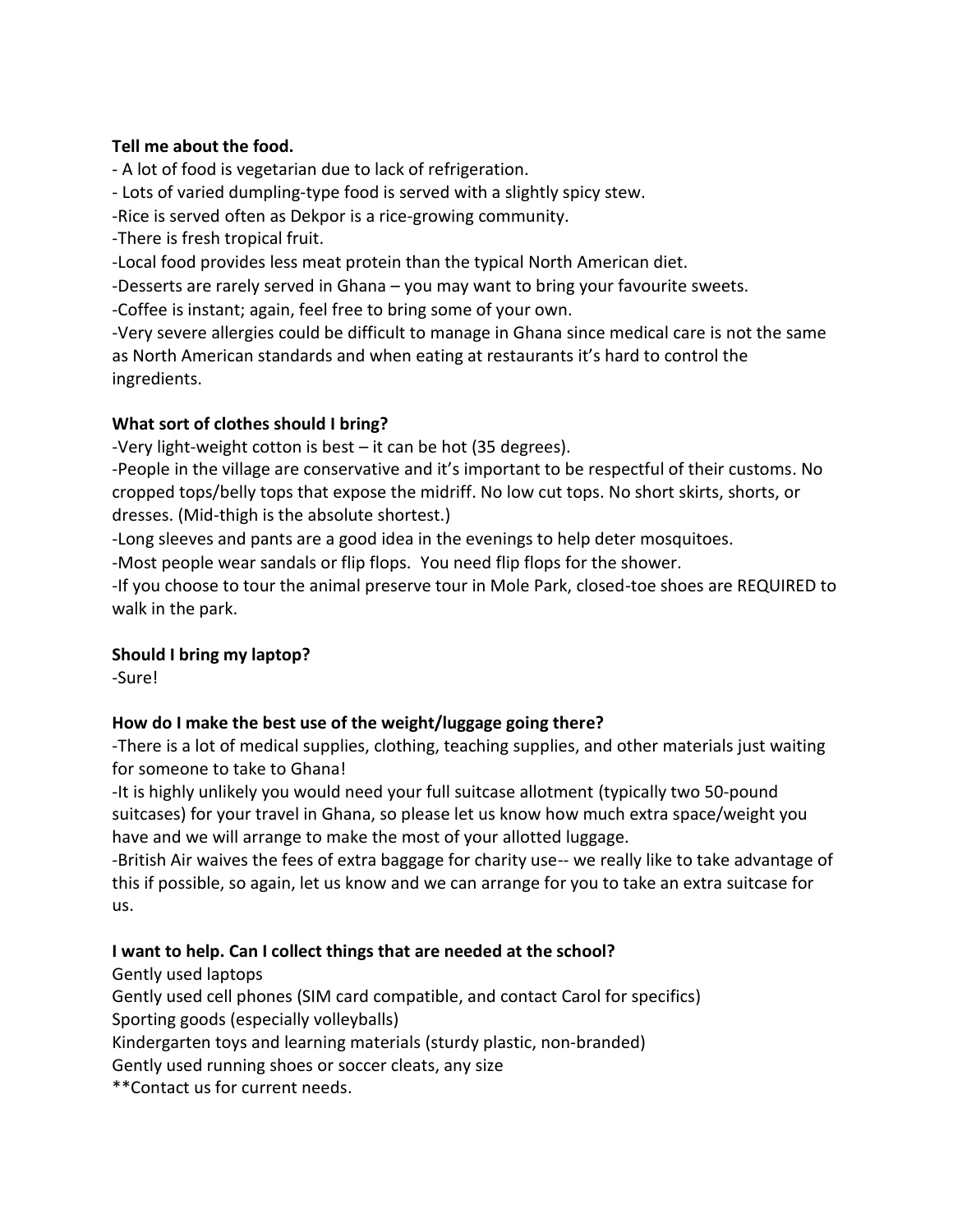#### **Do I need a visa?**

-Yes, a visa is required for Ghana.

-The application form is available online from the Ghana High Commission.

-You will need 2 references from within Ghana--our coordinators will provide you with that information.

#### **What about health care? What do I need before leaving and what is available in Ghana?**

-Yellow Fever inoculation is required before entering Ghana.

-Malaria meds are **STRONGLY** recommended.

-We also STRONGLY suggest you see a Travel Doctor to get the latest advice. Ask your own physician for a referral or check the Yellow Pages to find one near you.

-The clinic in Dekpor is now finished and operational. It is staffed by 3 nurses.

-The next nearest hospital/clinic is about 30 minutes away.

### **What will I do while I'm there?**

-It is expected that all volunteers to show respect to the people, culture, and environment in Dekpor. You need to ensure that your choice of clothing is conservative and adequately covers your torso and upper legs.

A volunteering day at vacation 'summer' school includes:

-Classes run from 8:00a.m. – 12:30 p.m., Monday - Friday

- Working with one class alongside a local teacher.

-Afternoon tutoring of individuals makes an incredible impact.

-Afternoons can be filled with: visits to shrines/ markets/ local area tour, drumming lessons, cultural discussions, or down time.

- Dinner, then free time.

#### **Am I expected to prepare lessons?**

Yes – your host teacher and you will decide where your skills can best be used in the class. Materials and teaching ideas will be supplied, but basically you will be working on English literacy, critical thinking skills, and math. Your suggestions and input are welcome.

#### **Do I run extra-curricular activities?**

-It's not required, but if you want to take something on, it is most appreciated!

### **What do I do in my spare time?**

-Extra drumming, dance, or song lessons can be arranged at a nominal cost.

-Interacting/talking to local people is a highly recommended method of learning more about the culture or teaching others about your own.

-Tutoring small groups or individuals is most welcomed!